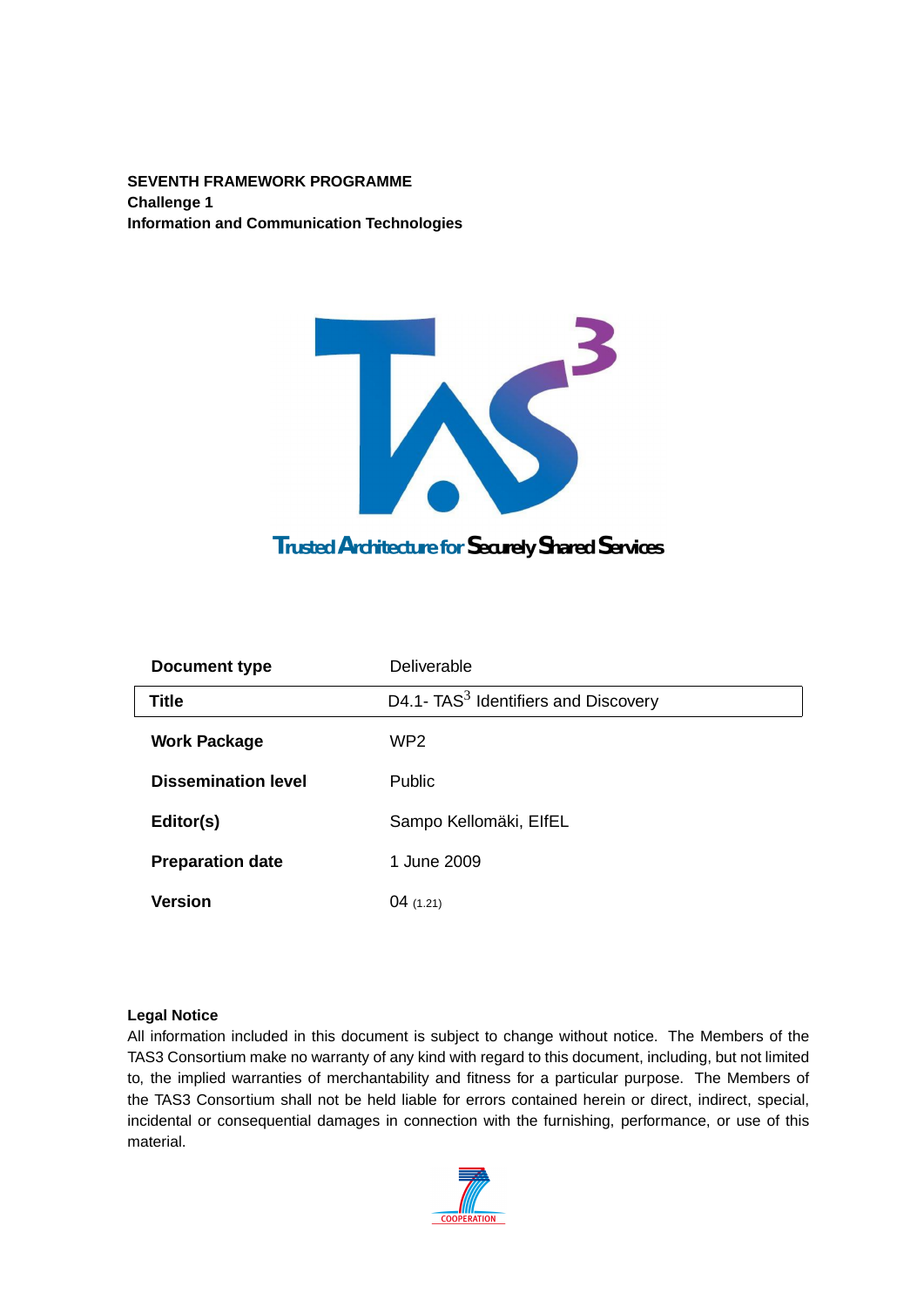

## **The TAS3 Consortium**

|                | Participant name                   | Country | Participant short name | Participant role |
|----------------|------------------------------------|---------|------------------------|------------------|
| $\mathbf{1}$   | K.U. Leuven                        | BE      | <b>KUL</b>             | Coordinator      |
| $\overline{2}$ | Synergetics                        | BE      | <b>SYN</b>             | Partner          |
| 3              | University of Kent                 | UK      | <b>KENT</b>            | Partner          |
| 4              | University of Karlsruhe            | DE      | KARL                   | Partner          |
| 5              | Technische Universiteit Eindhoven. | NL.     | TUE                    | Partner          |
| 6              | CNR/ISTI                           | ΙT      | <b>CNR</b>             | Partner          |
| 7              | University of Koblenz-Landau       | DE      | <b>UNIKOLD</b>         | Partner          |
| 8              | Vrije Universiteit Brussel         | BE      | <b>VUB</b>             | Partner          |
| 9              | University of Zaragoza             | ES      | <b>UNIZAR</b>          | Partner          |
| 10             | University of Nottingham           | UK      | <b>NOT</b>             | Partner          |
| 11             | <b>SAP Research</b>                | DE      | <b>SAP</b>             | Project Manager  |
| 12             | Eifel                              | FR.     | EIF                    | Partner          |
| 13             | Intalio                            | FR.     | <b>INT</b>             | Partner          |
| 14             | <b>Risaris</b>                     | IR.     | <b>RIS</b>             | Partner          |
| 15             | Kenteg                             | BE      | <b>KETQ</b>            | Partner          |
| 16             | Oracle                             | UK.     | <b>ORACLE</b>          | Partner          |
| 17             | Custodix                           | BЕ      | CUS                    | Partner          |

## **Contributors**

|   | <b>Name</b>                        | Organisation |
|---|------------------------------------|--------------|
|   | Brendan Van Alsenoy                | KUL          |
| 2 | Michele Bezzi                      | SAP          |
| 3 | David Chadwick                     | <b>KENT</b>  |
| 4 | Jeroen Hoppenbrouwers              | <b>SYN</b>   |
| 5 | Sampo Kellomäki (main contributor) | EIF          |
| 6 | Gilles Montagnon                   | <b>SAP</b>   |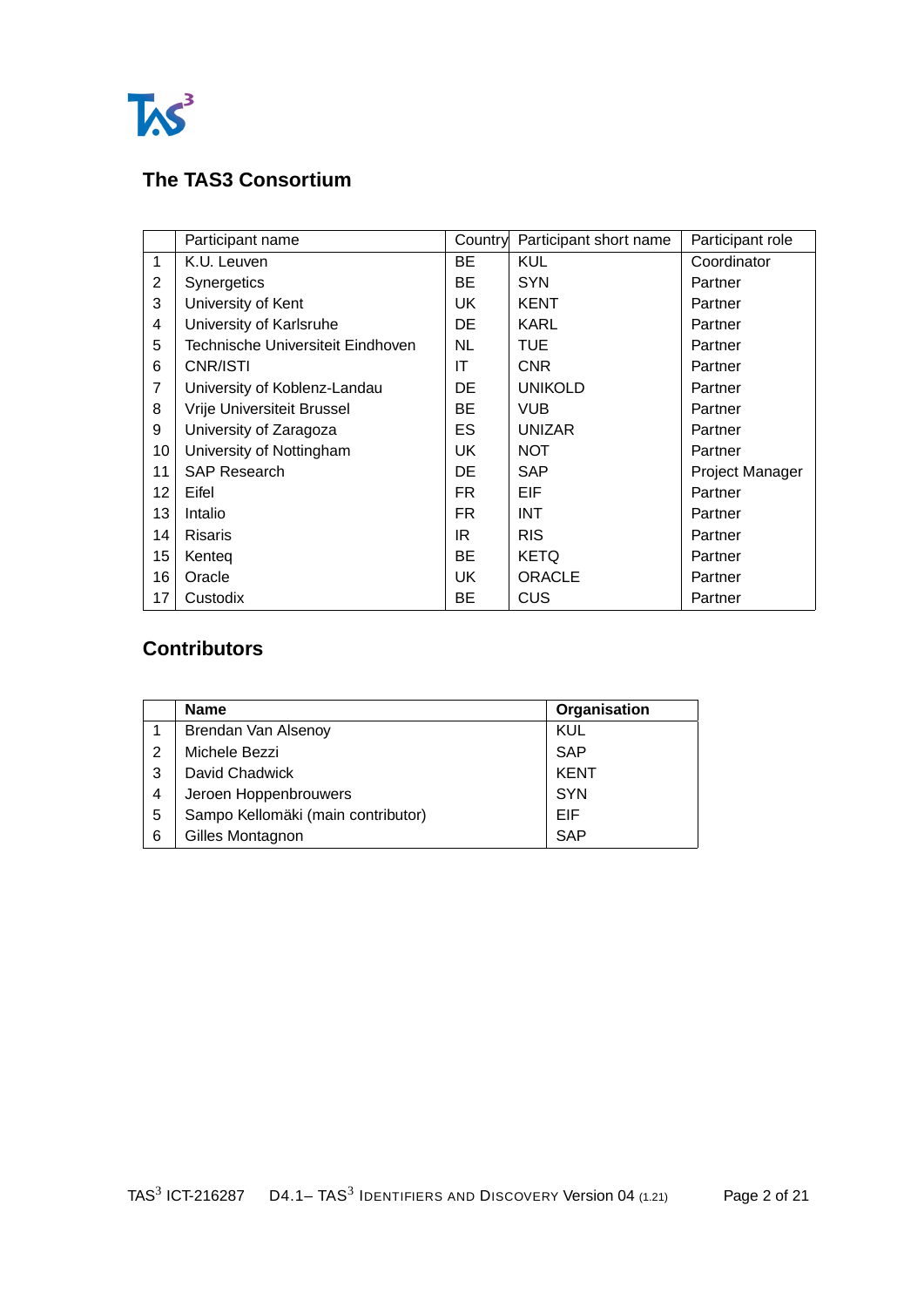

# 0 Table of Contents

<span id="page-2-0"></span>

|                                                                | 4  |
|----------------------------------------------------------------|----|
| 1                                                              | 5  |
| 1.1                                                            | 5  |
| 1.2                                                            | 6  |
| 1.3                                                            | 7  |
| $\mathbf{2}$                                                   | 8  |
| 3                                                              | 10 |
|                                                                | 10 |
| 3.1.1                                                          | 11 |
|                                                                | 11 |
| 3.2                                                            | 12 |
| 3.3                                                            | 12 |
| 3.4                                                            | 13 |
| 3.5                                                            | 14 |
| 4                                                              | 15 |
| 5                                                              | 16 |
| 5.1                                                            | 16 |
| 5.2                                                            | 17 |
| ARTICULATION OF REGISTRATION WITH COMPLIANCE VALIDATION<br>5.3 | 17 |
| 6                                                              | 18 |
| EXPRESSING TRUST AND POLICY PLEDGES AND REQUIREMENTS<br>6.1    | 19 |
| 6.1.1 Expressing Pledges and Requirements in Discovery Phase   | 19 |
| 6.1.2 Expressing Pledges and Requirements in Call Phase        | 20 |
|                                                                | 21 |
| <b>Keyword List</b>                                            |    |
| Architecture, Identifiers, Security, Trust, Privacy            |    |
|                                                                |    |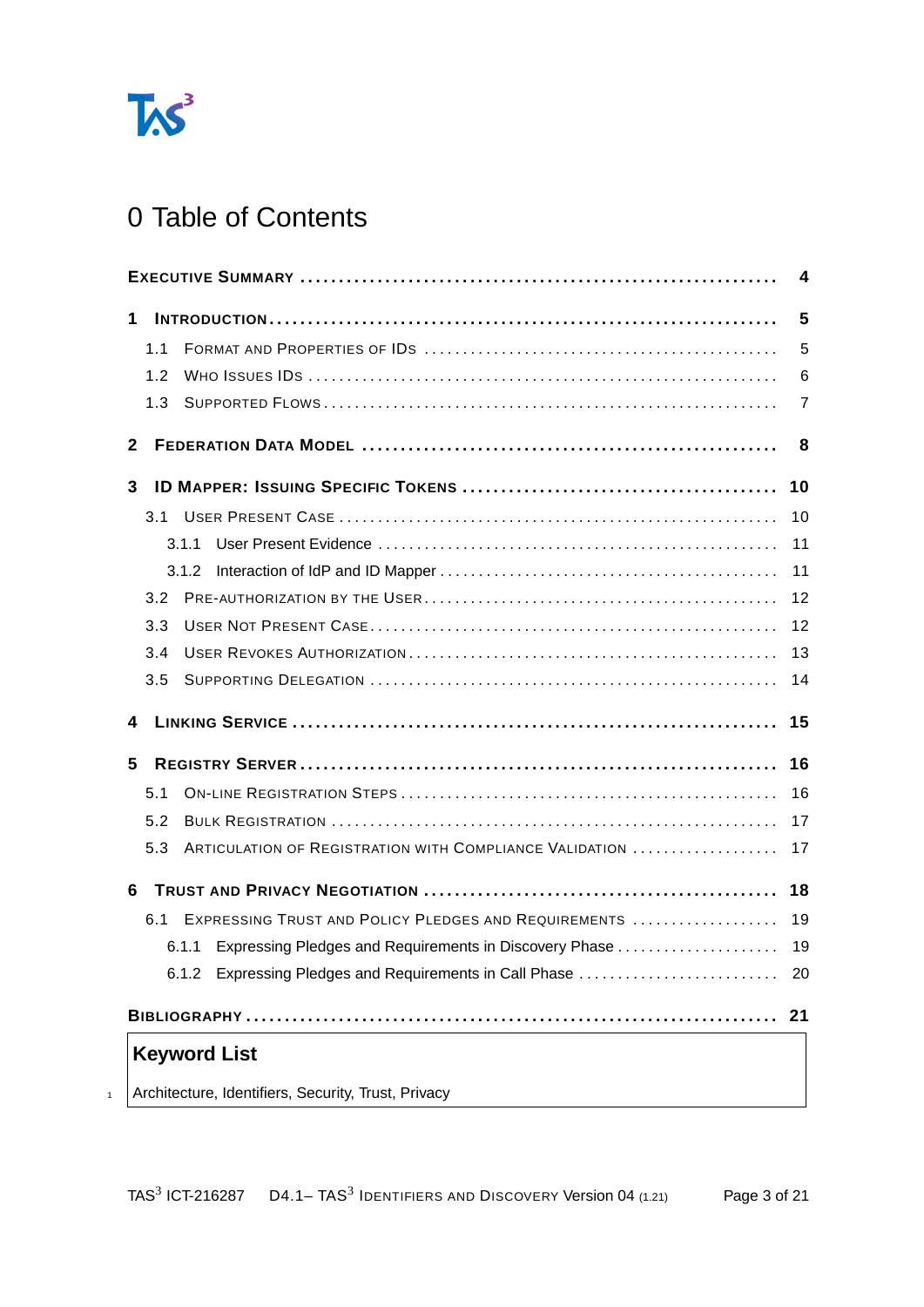

#### <sup>2</sup> **Identifiers and Discovery Executive Summary**

<sup>3</sup> This document describes identifier and token issuance considerations and services. It describes two

<sup>4</sup> principal categories of privacy friendly identifiers, the persistent and transient Name IDs that are difficult

<sup>5</sup> to guess and not shared across participants of a federation.

The data model of the federation databases is discussed and it is noted that the databases of an Identity Provider, discovery, linking service, and ID Mapper are highly similar and that a common im-

plementation choice is to have the same system entity offer all these interfaces from a single database.

However, to support separation of duties, an alternate model with separate databases and controlled

<sup>10</sup> synchronization is presented as well.

The issuance of tokens by an ID Mapper in various specific situations is discussed. The properties

<sup>12</sup> of the tokens and the necessary policy and audit safeguards are presented. We cover user-present,

<sup>13</sup> pre-authorized, and not-present cases as well as token based delegation.

<sup>14</sup> A conclusion about token revocations is that most short term tokens do not need a revocation mech-

anism. In case of the Identity Mapper (IM) bootstrap token, which due to the logistics has to be long

<sup>16</sup> lived, specific risk mitigation strategies are adopted. In any case all derived tokens will be short lived

17 and authorized upon token creation, effectively providing revocation of the IM bootstrap.

18 The role of the Registry Server in locating per-user resources is discussed. We also discuss how <sup>19</sup> the Registry Server integrates with the On-line Compliance Testing and Trust Network's partner intake <sup>20</sup> process.

 $21$  Finally an exposition of the Trust and Privacy Negotiation functionality is presented, including user

<sup>22</sup> interface driven front channel and discovery driven back channel approaches. Gap analysis is provided

<sub>23</sub> to see how the two phases of the back channel approach, discovery and service call, satisfy the

<sup>24</sup> essential needs to communicate policy pledges and policy requirements.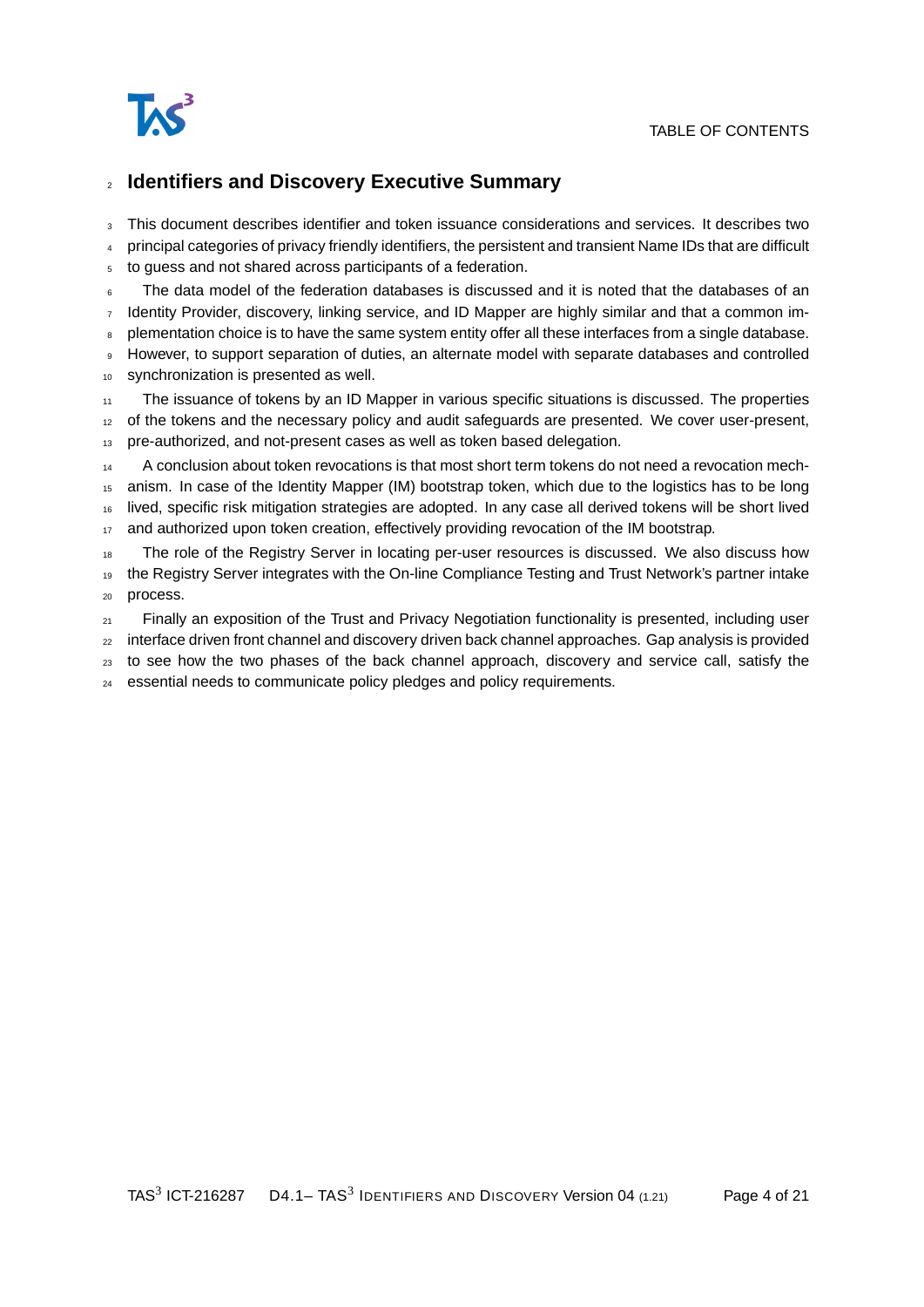

# <span id="page-4-0"></span><sub>26</sub> 1 Introduction

27 This document specifies the TAS<sup>3</sup> Discovery function, see [\[TAS3ARCH\]](#page-20-2) Fig-2.2, comprising of ID <sup>28</sup> Mapper, Registry Server, Linking, and Trust and Privacy Negotiator. The discovery function aims at <sup>29</sup> solving two problems: issuance of credentials, or tokens, for specific transactions such that wild card <sup>30</sup> credentials can be avoided; and finding out where a given service is hosted for given user, so that it is 31 possible to host the same service for different users in different places, promoting competitive market 32 place for the Service Providers. 33 This solution addresses Reqs. D1.2-2.3-BMs (discoverability), D1.2-2.14-Priv (pseudonymous de-

34 sign, attribute pull enablement), D1.2-3.11-UPAPD (the policy discovery aspect), D1.2-7.17-Increm

35 (incremental release of credentials), D1.2-3.12-SPManifest (discovery based on privacy policy), D1.2-

36 3.13-BPAdapt (business process adaptation by coordinating discovery), D1.2-3.14-PIIPolicyDisco (dis-

37 covery keyed on adequate policies), D1.2-3.15-SecPreserve (discovery of policies so that business

38 process can be adapted preserving certain policy properties), D1.2-4.2-BPPrivacy (use of pseudonyms 39 in Business process).

<sup>40</sup> An important architectural property pf the discovery function is that it allows fully pseudonymous <sup>41</sup> operation, thus avoiding leakage of correlation handles and improving privacy protection in complex,

42 intercalling, systems.

43 The discovery function also addresses user not present transactions, provides for some delegation

44 scenarios, and acts as registry of services playing a part in Service Provider compliance validation

<sup>45</sup> business process.

## <span id="page-4-1"></span><sup>46</sup> **1.1 Format and Properties of IDs**

47 As specified in [\[TAS3PROTO\]](#page-20-3) (also Annex A of [\[TAS3ARCH\]](#page-20-2)), the primary token format of TAS<sup>3</sup> is 48 SAML 2.0 Assertion (A7N). In SAML 2.0, the users are identified by a Name ID, which can come in  $_{49}$  several variants. TAS<sup>3</sup> chooses to use two principal kinds, see [\[SAML2core\]](#page-20-4) sections 8.3.7 and 8.3.8, <sup>50</sup> and attributes them (at least) the following properties:

 **Persistent Name ID** Whenever the Identity Provider (IdP), or discovery, and federation partner talk about a user (e.g. IdP vouching authentication of the user to SP in a SSO transaction), they always use the same identifier, across the sessions. I.e. it can be understood that it is always the same user. Typically SP might maintain a database and use this identifier as a key.

- <sup>55</sup> Additional properties are required:
- <sup>56</sup> a. ID MUST be difficult to guess, ideally it should be at least 128 bit random number.
- 57 b. The ID used for same user towards different parties MUST NOT be easily inferable (e.g. it MUST NOT be same, statistically related, or guessable from the other ID).
- <sup>59</sup> Globally Unique ID or National ID would satisfy the permanence criteria, but this has <sup>60</sup> adverse privacy consequences due to database linking.
- <sup>61</sup> The essence of our approach is that while a User may choose to (or be required to) <sup>62</sup> allow one party to track his actions across sessions (hence persistent), this should  $63$  not imply that this party can compare notes with other parties. The persistence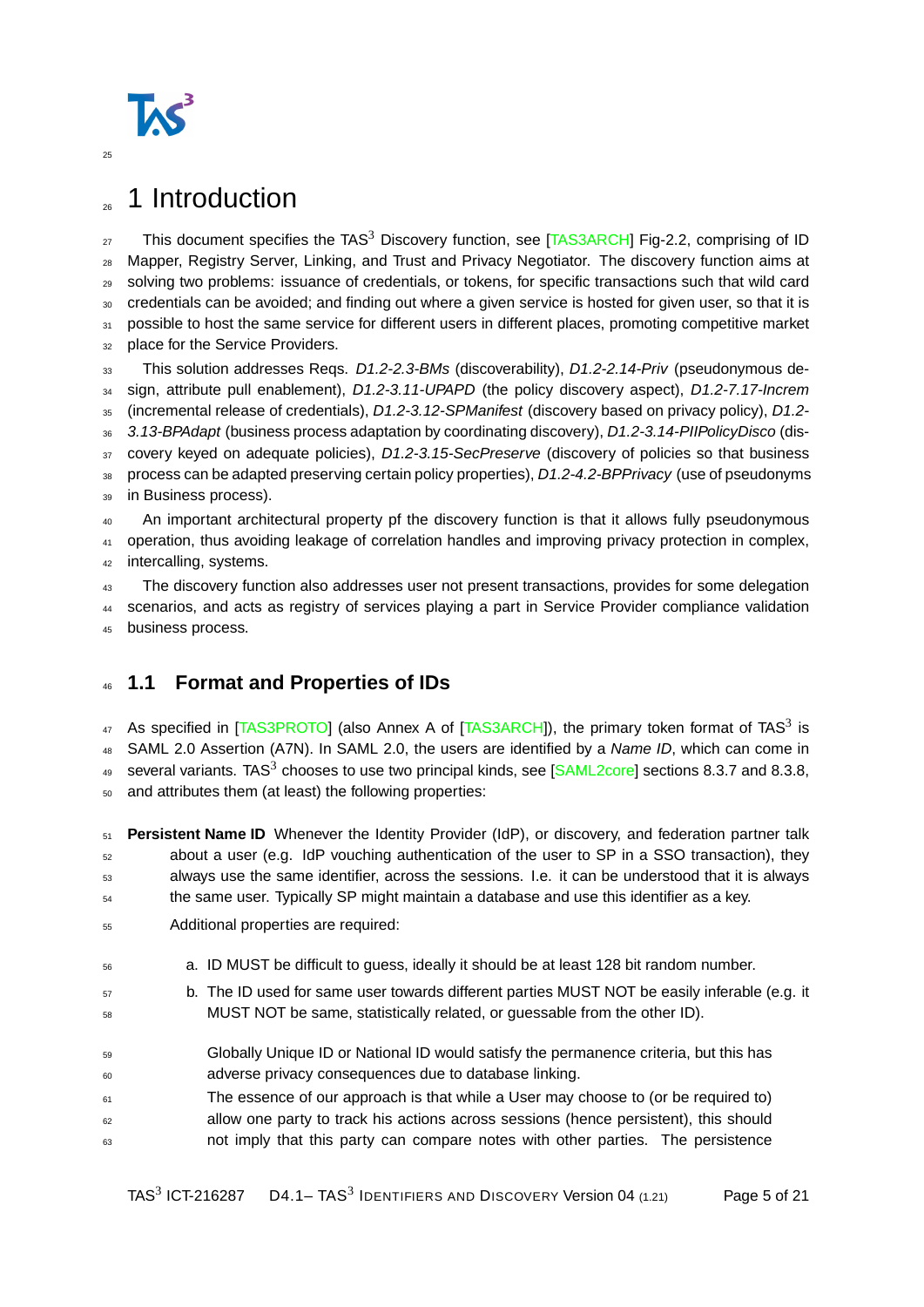

- <sup>64</sup> property allows tracking by legitimate party, while the "not easily inferable" property 65 keeps the parties from colluding or comparing notes.
- The e-Government sector specific ID approach, e.g. tax number is different from social secu- $67$  rity number and so forth for all government agencies, comes quite close to what we mean by <sup>68</sup> persistent.
- 69 Persistent Name ID is often called a *pseudonym*.
- <sup>70</sup> **Transient Name ID** This identifier format allows identification of the user for duration of one session.  $<sub>71</sub>$  It has the same properties as pseudonym, including (a) and (b) above, but will not persist across</sub>  $72$  sessions, thus providing better privacy guarantee than the Persistent Name ID, at the cost of <sup>73</sup> not allowing the SP to maintain a database. Often the motivation for using Transient Name ID is <sup>74</sup> exactly to prevent such databases from being created.
- <sup>75</sup> The most important privacy property, which both persistent and transient ID satisfy,  $76$  is that the User's identifier towards two different parties must be different and not  $77$  easily inferable. This provides a technical protection against cross site collusion. The difference between the persistent and transient is that former allows the (authorized) <sup>79</sup> site to correlate across sessions, i.e. same user visiting same site repeatedly, while <sup>80</sup> the transient ID makes even this form of correlation difficult.
- 81 It is important to understand that the nonce and transient properties alone do not <sup>82</sup> provide significant privacy benefit if the random transient identifier is shared across 83 web sites even momentarily. Even single instance of such sharing would provide <sup>84</sup> the sites with a *correlation handle* despite the nonce and transient properties. Just <sup>85</sup> a single occurrence of a correlation handle allows all (persistent) past and future 86 click-trails to be linked across the web sites.

87 Other kinds of Name IDs are possible and allowed, depending on agreement within the Trust Net-88 work. However, it should be fully understood what the privacy and other properties of the chosen ID  $_{89}$  scheme are. TAS<sup>3</sup> has analyzed privacy and integrity of Persistent and Transient Name ID solutions.

### <span id="page-5-0"></span><sup>90</sup> **1.2 Who Issues IDs**

 $91$  In TAS<sup>3</sup> the Name IDs that pass over the protocol flows are issued either by an IdP or the ID Mapper <sup>92</sup> (IM) of the discovery function. The internal IDs that SPs may have issued are generally not passed 93 over the wire (but see SAML 2.0 ManageNameID protocol [\[SAML2core\]](#page-20-4) for a possible exception).

If the authentication scheme at the IdP involves a User ID, such a User ID is considered to be part of <sup>95</sup> the authentication credential. Allocation of the User IDs is private matter of the IdP and the User IDs <sup>96</sup> are never communicated to other parties or passed over the wire. It is possible that IdP collaborates  $_{97}$  with some national eID scheme out side the scope of the TAS<sup>3</sup> architecture. In that case the eID would <sup>98</sup> probably be allocated by the national scheme, but the eID would not be communicated by IdP to the 99 Service Providers. The eID would only be used towards the IdP to authenticate the user and from that point onwards the IdP allocated pseudonyms are used.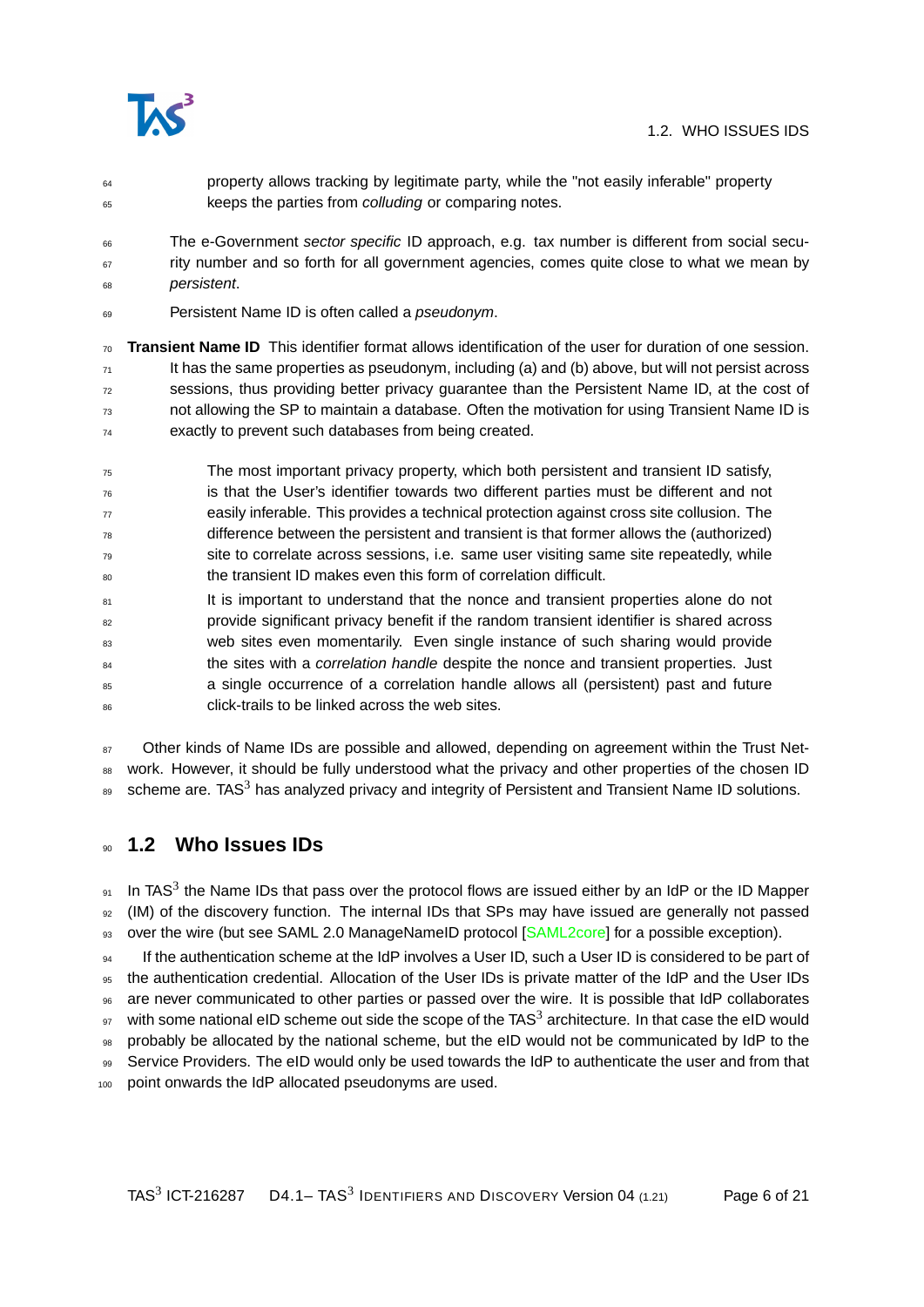

#### 1.3. SUPPORTED FLOWS

## <span id="page-6-0"></span><sup>101</sup> **1.3 Supported Flows**

102 Reader should refer to [\[TAS3ARCH\]](#page-20-2), section 3 "Core Security Architecture" for description of the sup-

<sup>103</sup> ported protocol flows.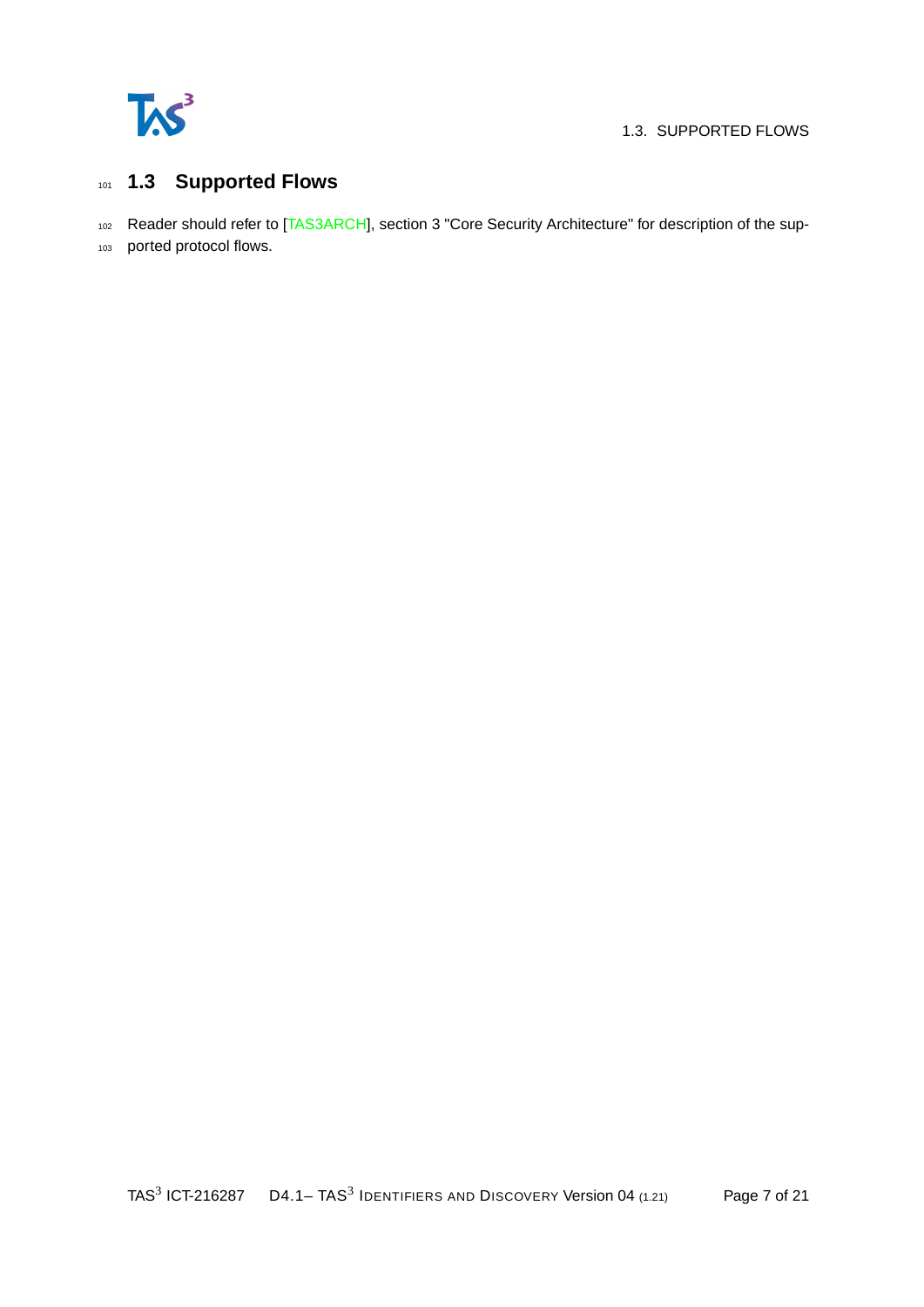

# <span id="page-7-0"></span><sup>105</sup> 2 Federation Data Model

106 One of the fundamental principles of the identifier management is use of federations. In order to 107 implement persistent and pseudonymous federations, the IdP and IM have to keep state.

```
108 In general federation table for IdP has mappings of form
```

```
109 User at IdP1 --> [ encrypted pseudonym of user at SPA,
110 encrypted pseudonym of user at SPB,
\mathbf{111} ...
112 encrypted pseudonym of user at SPN ]
```
 If the table serves only one IdP and thus the IdP EntityID is implicitly known, then the table simplifies to have columns

```
115 User ID AuthN Cred SP EntityID Enc. pseudonym of user at SP
116 ------- ---------- -------------- ----------------------------
117 Koerkki salainen A.example.com enc_A(123)
118 -''-- -''-- B.example.com enc B(456)
119 -''-- -''-- C.example.com enc_C(246)
120 -''-- -''-- IM.example.com enc_IM(789)
121 Tester secret A.example.com enc_A(357)
122 -1''-- -1''-- IM.example.com enc IM(579)
```

```
123 where "enc_A", etc., means encryption such that only A can decrypt (e.g. with A's public key or
124 shared secret only known to A). The encryption should also include a nonce component to avoid two
125 encryptions of the same data looking the same. This is to protect the pseudonyms against exposure
126 at middlemen and while in the database.
```
127 The federation table for IM needs similar mappings

```
128 User's pseudonym at IM --> [ encrypted pseudonym of user at SPA,
129 encrypted pseudonym of user at SPB,
130 ...
131 encrypted pseudonym of user at SPN ]
```
<sup>132</sup> If the table serves only one IM, then the table simplifies to have columns

```
133 User's pseudonym SP EntityID Enc. pseudonym of user at SP
134 ---------------- -------------- ----------------------------
135 789IM B.example.com enc_B(456)
136 789IM C.example.com enc_C(246)
137 579IM B.example.com enc_B(791)
138 579IM C.example.com enc_C(913)
```
139 The same table format works for IM, and Linking Service.

140 The IdP and IM may include attribute data in the tokens they emit. This attribute data can be kept in 141 any suitable data structure, usually indexed by user and sometimes by SP, or both.

142 The IM needs additional data structure to determine what services are available to a User. In its simplest form this would consist of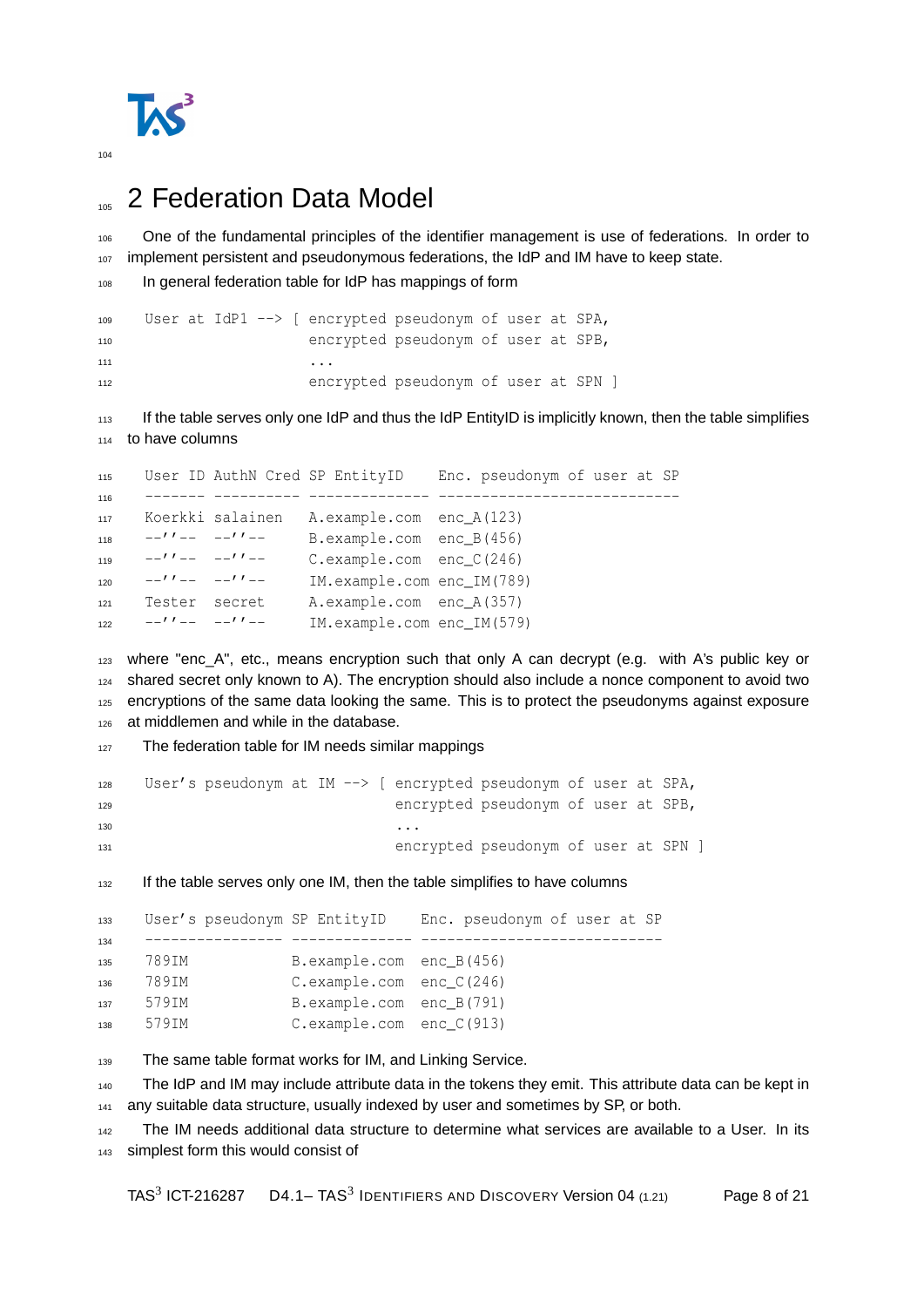

| 144 | User's pseudonym Service Type SP EntityID |            |               |
|-----|-------------------------------------------|------------|---------------|
| 145 |                                           |            |               |
| 146 | 789IM                                     | Role Authr | C.example.com |
| 147 | 789IM                                     | HR Authr   | B.example.com |
| 148 | 579IM                                     | Role Authr | C.example.com |
| 149 | 579IM                                     | HR Authr   | B.example.com |
|     |                                           |            |               |

150 but other more general realisations can include data needed for Trust and Privacy Negotiation phase of Discovery. These will be explored in Trust and Privacy Negotiatior documentation.

152 An IdP may have a limited form of this table to cover the necessity of emitting IM bootstrap token during SSO.

All parties - IdP, IM, and SP (Front End or Web Service) - need to maintain some metadata about

each other. Such metadata may include SOAP endpoints, protocol profiles and bindings to use, etc.,

see [\[SAML2meta\]](#page-20-5).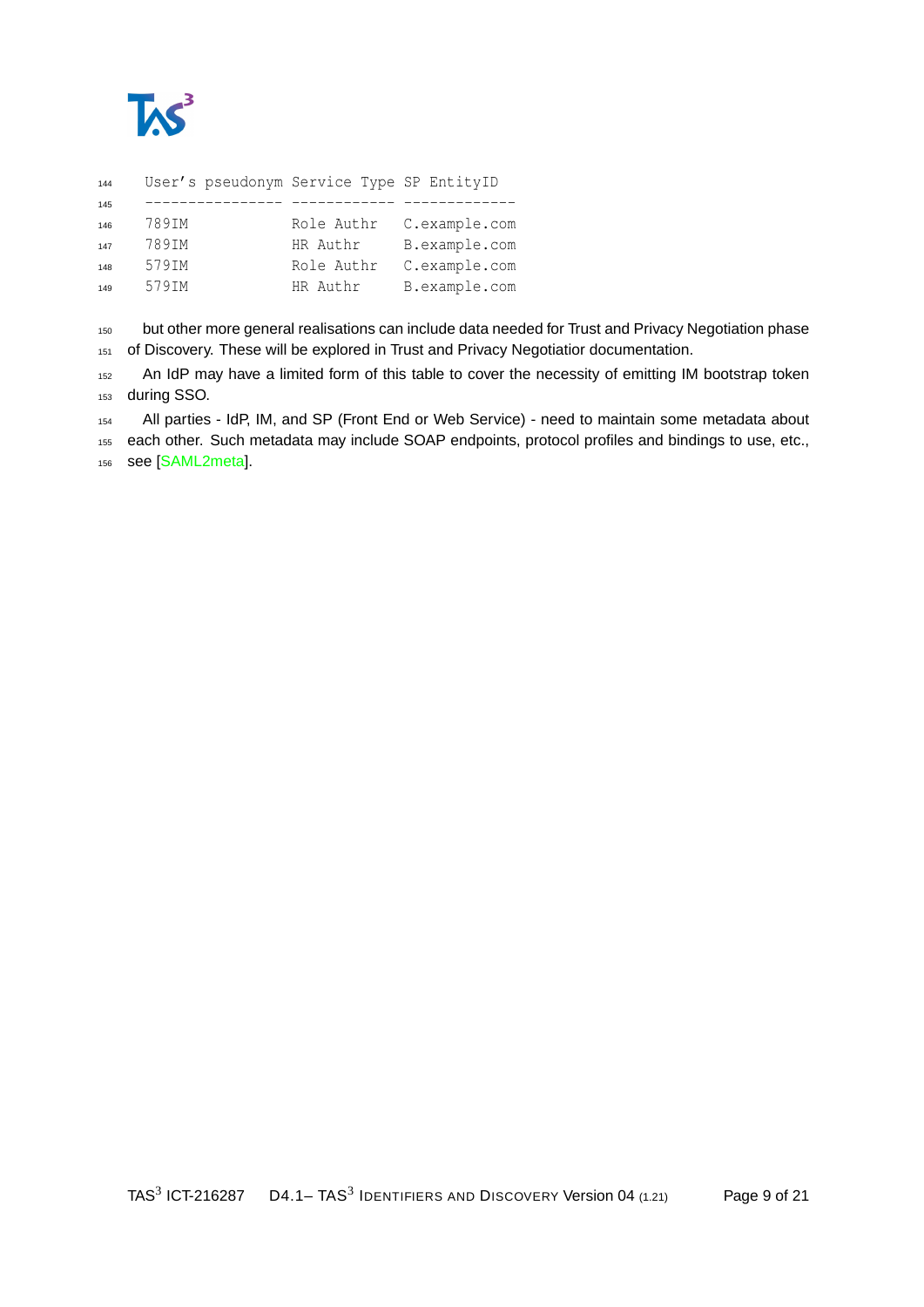

# <span id="page-9-0"></span>158 3 ID Mapper: Issuing Specific Tokens

159 As specified in [\[TAS3PROTO\]](#page-20-3), The ID Mapper functionality is realised as part of Discovery Service 160 [\[Disco2\]](#page-20-6). It MAY also be realised using Security Token Service (STS) role of [\[WSTrust\]](#page-20-7) or Identity 161 Mapping Service described in [\[SOAPAuthn2\]](#page-20-8) (this being typical in some delegation cases using People 162 Service [\[PeopleSvc\]](#page-20-9)).

163 The tokens issued by ID Mapper often pass through intermediaries due to the logistics of the discov-<sup>164</sup> ery and token based delegation flows. To maintain fully pseudonymous architecture, the tokens that <sup>165</sup> as passed through intermediaries MUST be encrypted using public key of the intended consumer of 166 the token.

#### <span id="page-9-1"></span><sup>167</sup> **3.1 User Present Case**

 $168$  User present scenario is the base case of the TAS<sup>3</sup> architecture. It assumes the user is interacting <sup>169</sup> with the system in (near) real time and instructs it to act according to his wishes. Such instruction 170 simultaneously provides command of action and consent to it being performed, including any sub-171 actions that may be needed for performance. From the audit trail perspective, it is essential that User's 172 manifest will and consent is captured. The audit trail becomes stronger when it can be shown that <sup>173</sup> the user was tactically present and aware of the action taken. Presence is of course relative when a <sup>174</sup> web service call is made somewhere deep in the infrastructure, but if it can be shown that user had <sup>175</sup> an active front channel session and that from this session emanated a command to perform an action 176 which caused the audited action to be performed, the presenceness of the user in the audited action 177 is established.

<sup>178</sup> In the user present case the token issuance is straight forward: the IM bootstrap token is gener-179 ated by the IdP and included in the Single Sign-On (SSO) or web services layer authentication as an 180 attribute in the assertion, as seen in Fig[-3.1](#page-9-2)



<span id="page-9-2"></span>Figure 3.1: Single Sign-On (2,3), Discovery (4), and call to WSP (5). The blue ball represents discovery bootstrap.

181 The Service Provider consumes the SSO or authentication assertion and extracts the IM Bootstrap. <sup>182</sup> When it needs to call a web service, it uses the IM Bootstrap to call the Id Mapper service, which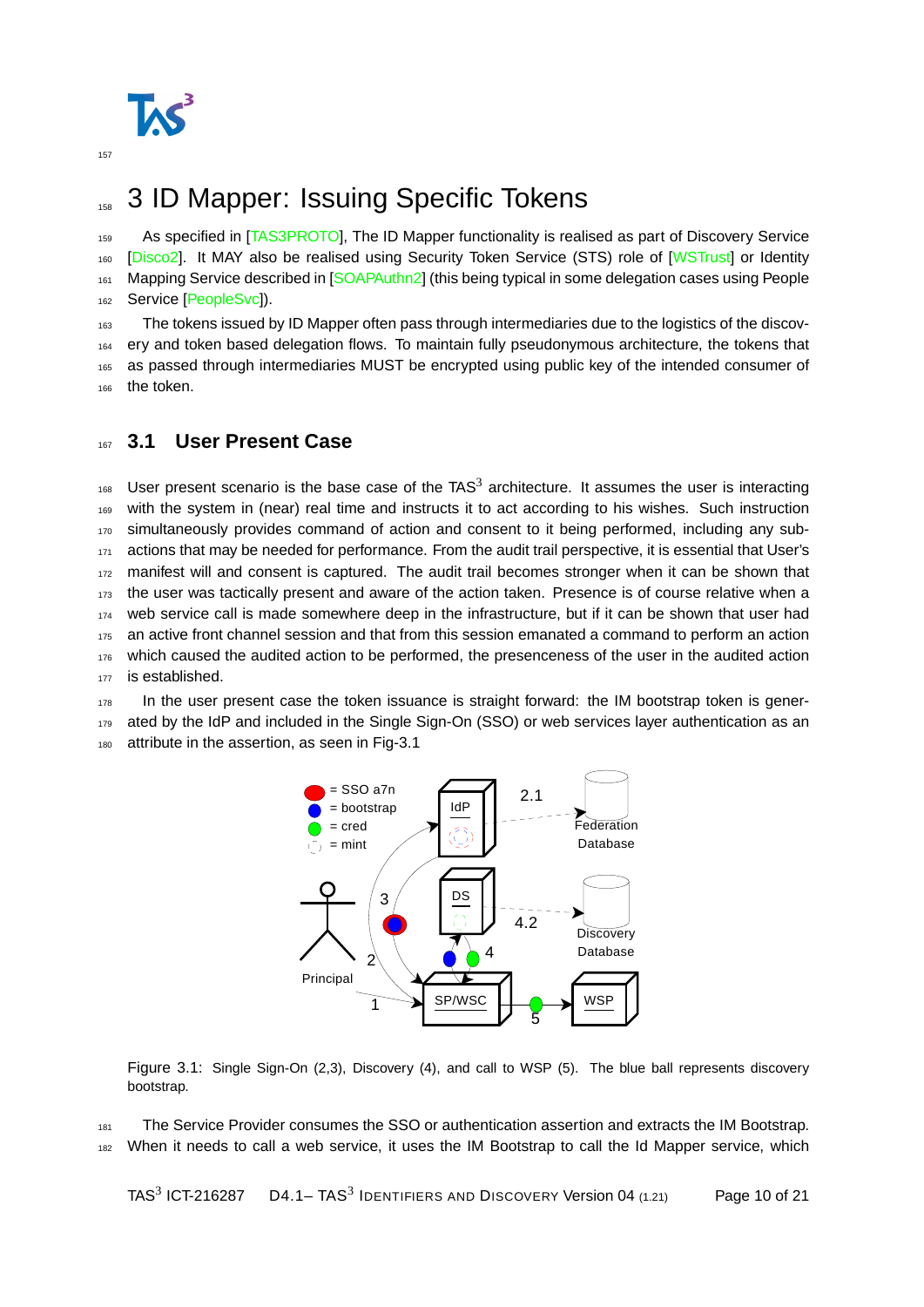

<sup>183</sup> usually is a Liberty Discovery Service, but could also be a WS-Trust Security Token Service (STS), to <sup>184</sup> generate the access token which is then used towards the payload web service.

#### <span id="page-10-0"></span><sup>185</sup> **3.1.1 User Present Evidence**

<sup>186</sup> The "user present" aspect is captured by the fact that the IdP attests direct authentication of the user 187 in the same session and in a not too distant past. Generally the expiry time of the tokens is set 188 accordingly.

<sup>189</sup> This works well under the assumption that the web services call happens relatively soon after the <sup>190</sup> SSO, but fails to provide adequate solution for long-lived SP sessions. For long lived sessions, the <sup>191</sup> temptation is to increase the expiry time of the IM bootstrap token, but this weakens the "user present" 192 aspect and ultimately some cut-off must be determined in the Governing Agreement of the Trust Net-<sup>193</sup> work.

<sup>194</sup> A better alternative, is to refresh the IM bootstrap by performing a new SSO transaction with the IdP: <sup>195</sup> as long as user's session at the IdP is still valid, the refresh will not cause any user observable effect <sup>196</sup> (apart from the redirection flicker), but will return a new IM bootstrap with renewed expiry time.

#### <span id="page-10-1"></span><sup>197</sup> **3.1.2 Interaction of IdP and ID Mapper**

 Since IdP and ID Mapper (IM) need to maintain federation databases and need to communicate with one-another for purposes of arranging the IM bootstrap, it is not uncommon for same organization to operate both IdP and IM so they can share a database. The Liberty Identity Mapping Service is also  $_{201}$  often co-hosted with the IdP and discovery and shares their database. In the shared database case, any suitable arrangement can be used and the standards tend to be silent on the issue.

<sup>203</sup> If, however, there is desire to keep the databases of IdP and IM separate, e.g. for separation of duties <sup>204</sup> purposes, then some communication needs to happen between IdP and IM to arrange the bootstrap <sup>205</sup> issuance - which necessitates that the IdP learns the User's pseudonym at the IM.



<span id="page-10-2"></span>Figure 3.2: Discovery Service makes back channel query (4.1) to map the Id received in the bootstrap to a key that can be used to query other databases (4.2)

<sup>206</sup> Fig[-3.2](#page-10-2) depicts a scheme where the IM updates the IdP database. This is advantageous when IdP <sup>207</sup> is a COTS software package that can not be altered. It does require a documented database interface,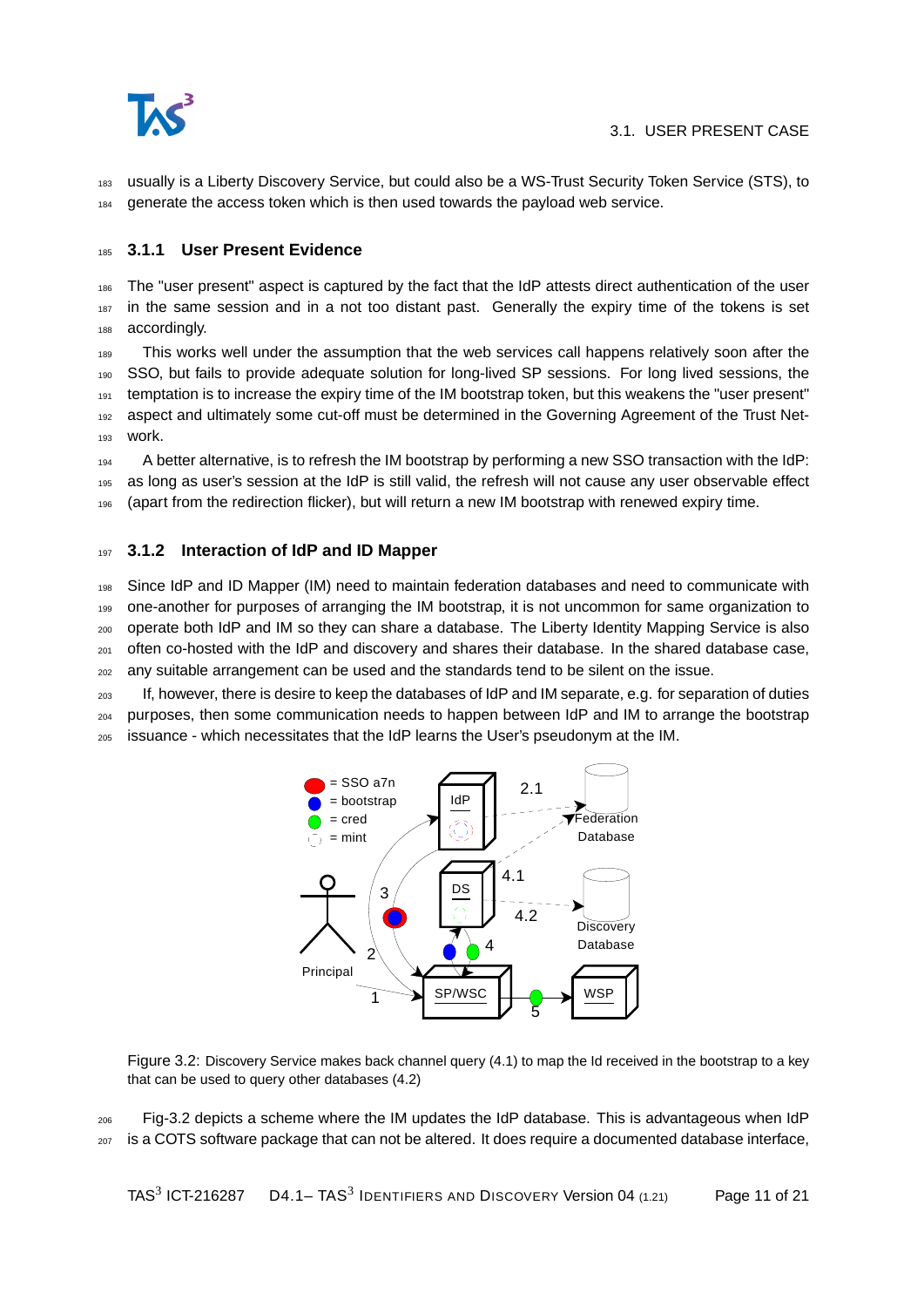<sup>208</sup> though. Many IdP products use LDAP repository as a database and work in straight forward way. <sup>209</sup> Currently there are no standards regarding the database schema.



<span id="page-11-2"></span>Figure 3.3: IdP makes back channel query (2.2) to map the msisdn to Id understood by the discovery (4.2). The Id is passed in the bootstrap.

 $210$  Fig[-3.3](#page-11-2) shows the opposite arrangement where the IdP consults the IM database to obtain the IM <sup>211</sup> bootstrap.

## <span id="page-11-0"></span><sup>212</sup> **3.2 Pre-authorization by the User**

213 The pre-authorization case involves the user being present at some point in time and indicating his will <sup>214</sup> that in future some operation is performed on his behalf. Such consent and authorization is captured <sup>215</sup> by technical means so that the transaction can be acted in a later time producing an audit trail that <sup>216</sup> unequivocably demonstrates that the user authorized the transaction, albeit in (possibly distant) past 217 and without being present at the moment of the transaction.

<sub>218</sub> The pre-authorized case can easily be implemented by issuing a long-lived token that can then be <sup>219</sup> used as if the user was still present. This is, however, suboptimal since the user looses control. Since <sub>220</sub> implementing a revocation check and list for tokens is burdensome, we adopt an approach where the 221 only long lived token that can be cached is the IM bootstrap. The pre-authorized case is implemented <sup>222</sup> by using the IM bootstrap to obtain a token just prior to the pre-authorized transaction. The request for <sup>223</sup> token shall claim the pre-authorized situation and the discovery will check appropriate policies to see <sub>224</sub> if the contemplated pre-authorized transaction can go forward. This represents a depth of defence as <sup>225</sup> a similar check can and should be made at the Service Provider.

<sub>226</sub> The identifiers used in the pre-authorized case can be of the same fully pseudonymous variety as in <sup>227</sup> the user-present case. If pre-authorization is attributed with an identifier (e.g. authorization number), <sup>228</sup> care should be taken to avoid this identifier from turning into a correlation handle.

### <span id="page-11-1"></span><sup>229</sup> **3.3 User Not Present Case**

<sup>230</sup> The user not present cases generally involve situations where legal or contractual justification can be  $_{231}$  invoked to authorize a transaction to go forward. The TAS<sup>3</sup> authorization infrastructure MUST check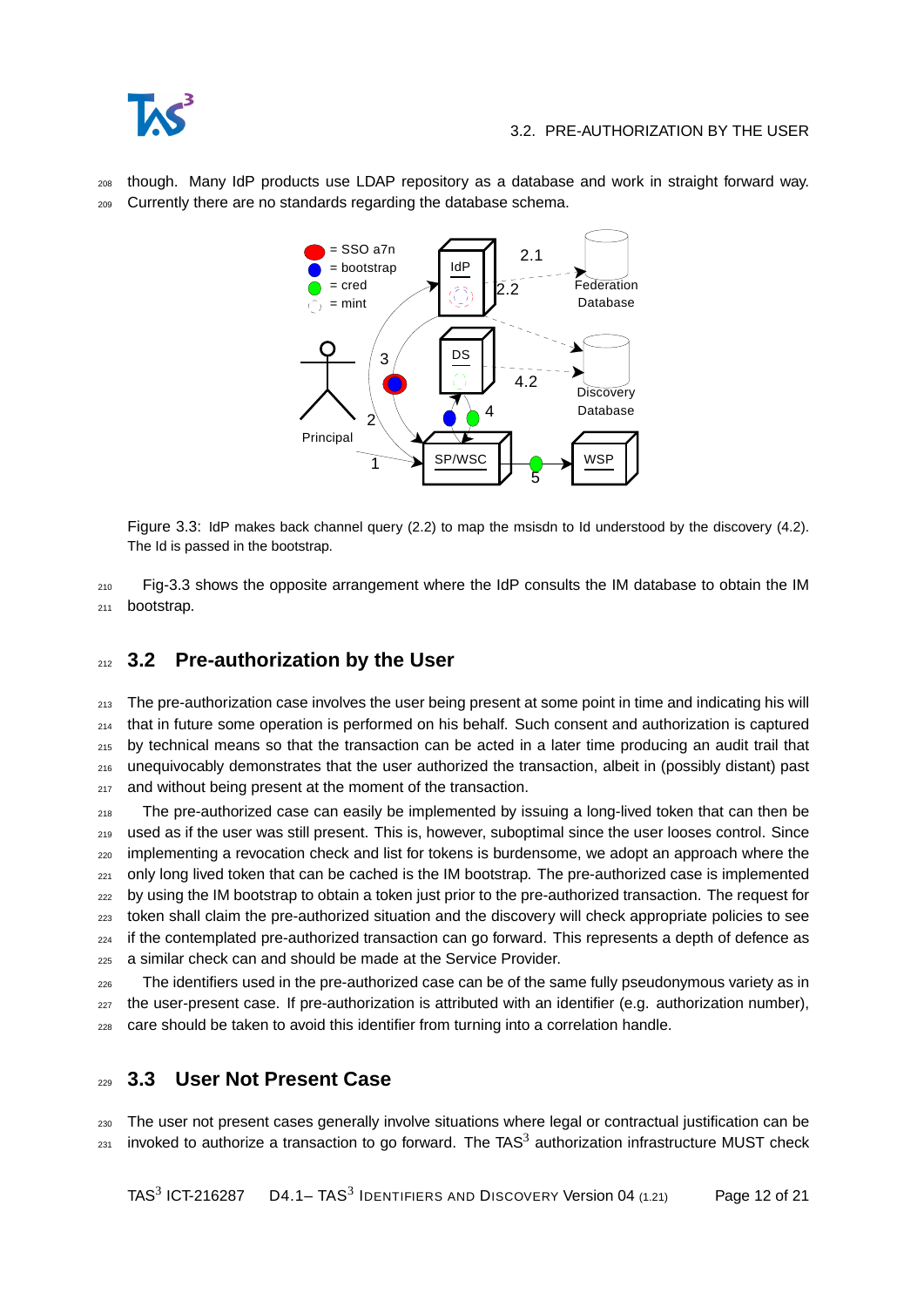

#### 3.4. USER REVOKES AUTHORIZATION

<sub>232</sub> policies to determine if indeed it is legally or contractually acceptable to perform any give transaction without user's consent or presence.

<sub>234</sub> An interesting identity management problem that arises in the user-not-present case is how the user can be accurately identified. In case of globally unique ID, this may be relatively easy, but in case of fully pseudonymous identity management, the authorized initiator of the transaction may not actually know the pseudonyms that are needed to complete the transaction.

 To resolve this impasse, the identity mapping functionality described in Section [3.5](#page-13-0) can be used to convert a pseudonym that the initiator knows to a pseudonym that he needs. As such generic conversion ability is a serious privacy threat, the authentication of the initiator and authorization must  $_{241}$  be of the highest standards. The Trust Network should invest significant planning and audit to make <sup>242</sup> sure that the identity mapping does not become dangerous backdoor.

<sup>243</sup> If the initiator does not know any pseudonym, there are grounds to suspect that it does not have a legitimate case for performing a user-not-present -transaction. If such transaction is legitimate, none- the-less, then initiator judicially requests a pseudonym for the user to be disclosed by a party (identity discloser) that can check the legitimacy of the request and understand which user is meant. Such <sup>247</sup> identity discloser could also provide search and browsing interfaces for finding the user. The caveat about grave privacy and security concerns mentioned in identity mapping, above, doubly apply to the identity discloser.

 All tokens emitted via identity discloser MUST be marked as such and should not purport to be user present tokens. The authorization at the SP in this case is based on the legitimate-user-not-present- access marker. The initiating party MUST be identified in each user-not-present transaction. This could be achieved by regular authentication of the initiator using authentication mechanisms specified 254 in [\[SOAPBinding2\]](#page-20-10) or it could be expressed using Subject Identity in token based delegation.

 Once the user-not-present transaction in principle is authorized, the problem remains as to which type of token should be issued to the initiator. To keep authorization narrow, the token should be 257 directly destined to the SP to which access is authorized. However, as there is no easy way to know if the SP in its turn needs to call on other SPs to perform its function, it is necessary to provide an IM bootstrap as well.

 Problem with providing an IM bootstrap in user-not-present transaction is that it may authorize too  $_{261}$  wide access. This is an active research topic in TAS<sup>3</sup> and we hope to present a solution in a future revision of this deliverable. Meanwhile, the best that can be done is to ensure extended audit to detect and curtail any abuse.

### <span id="page-12-0"></span>**3.4 User Revokes Authorization**

Revocation of authorization should mainly happen through policy mechanisms.

 It is, however, possible to revoke the identity associated with the authorization. Revocation (or suspension) of identity prevents further issuance of tokens. Thus the problem that remains is what to  $_{268}$  do with the already existing tokens. Currently (May 2009) TAS<sup>3</sup> does not foresee a token revocation mechanism. The intent is that all issued tokens are so short lived that revocation check is not needed.

<sub>270</sub> The notable exception is the pre-authorized case. As described in Section [3.2,](#page-11-0) this is solved by only tolerating long lived IM bootstrap token. All other tokens are issued from this bootstrap on as-needed 272 basis and are quickly expiring. This achieves the same net effect as revocation list check.

273 It should be noted that for PKI certificates we do foresee use of OCSP [\[RFC2560\]](#page-20-11) or revocation lists. However as PKI is not used for end user identity (except, perhaps by IdP to authenticate the user), this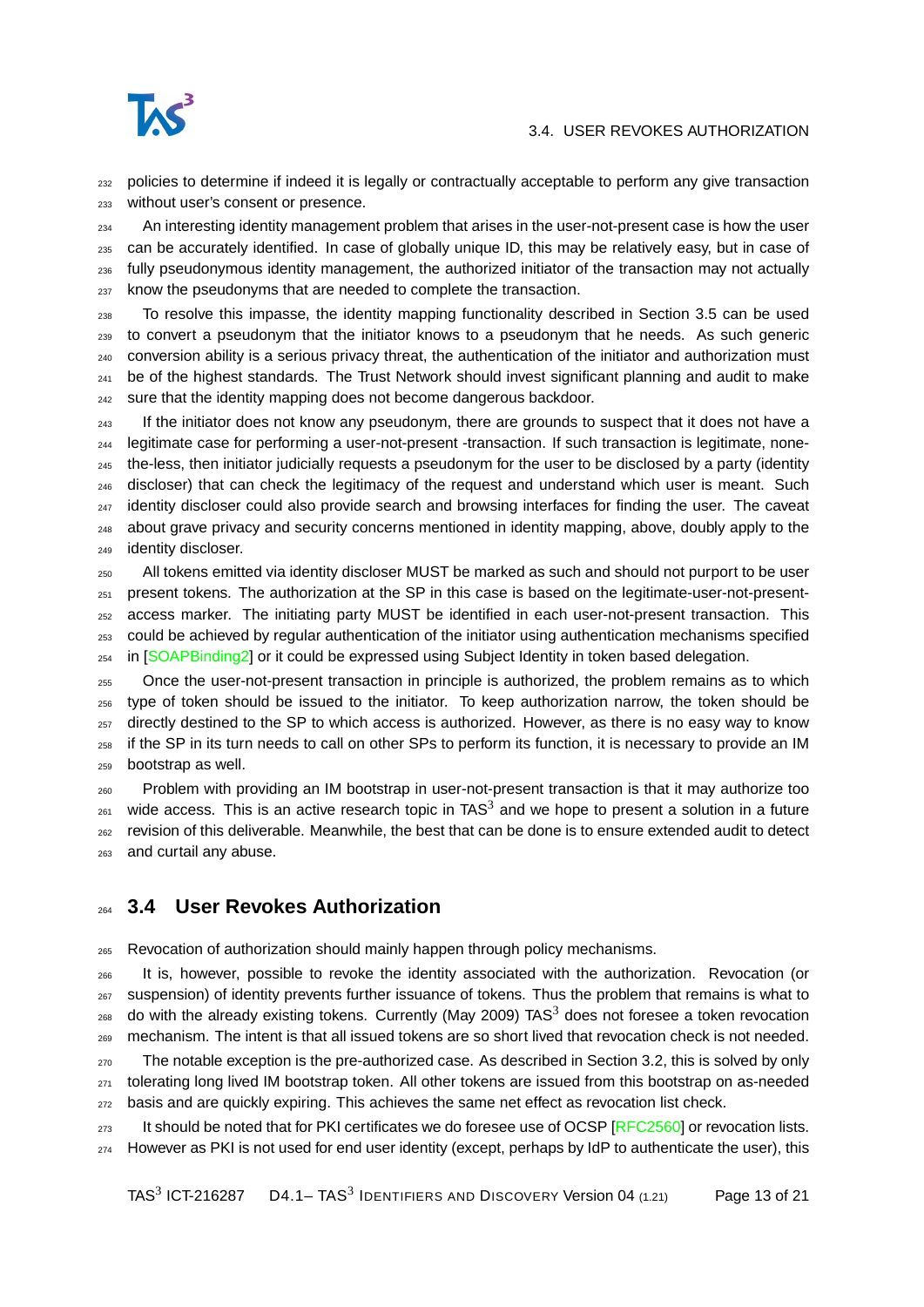

revocation processing is not in scope of this document.

## <span id="page-13-0"></span>**3.5 Supporting Delegation**

<sub>277</sub> The delegation flow depicted in Fig-3.14 of [\[TAS3ARCH\]](#page-20-2) includes steps 5a-5b where the Delega-<sub>278</sub> tee's identity at the Delegation Service is converted to his identity at the SP. This conversion step is 279 necessary to allow fully pseudonymous identity, i.e. the Delegation Service and SP will not share a correlation handle.

 The identity mapping function is realised using the interface described in Section 7 "Identity Mapping 282 Service" of [\[SOAPAuthn2\]](#page-20-8). For it to function, it needs to maintain a federation database that is very similar to the one already maintained for discovery and IdP purposes. A common implementation and deployment choice is to co-locate the identity mapping functionality with the discovery and IdP, sharing the databases. If it is desirable, e.g. for separation of duty reasons, to keep the identity mapping separate, then some database synchronization scheme is needed, perhaps similar to ones described in Section [3.1.2,](#page-10-1) above.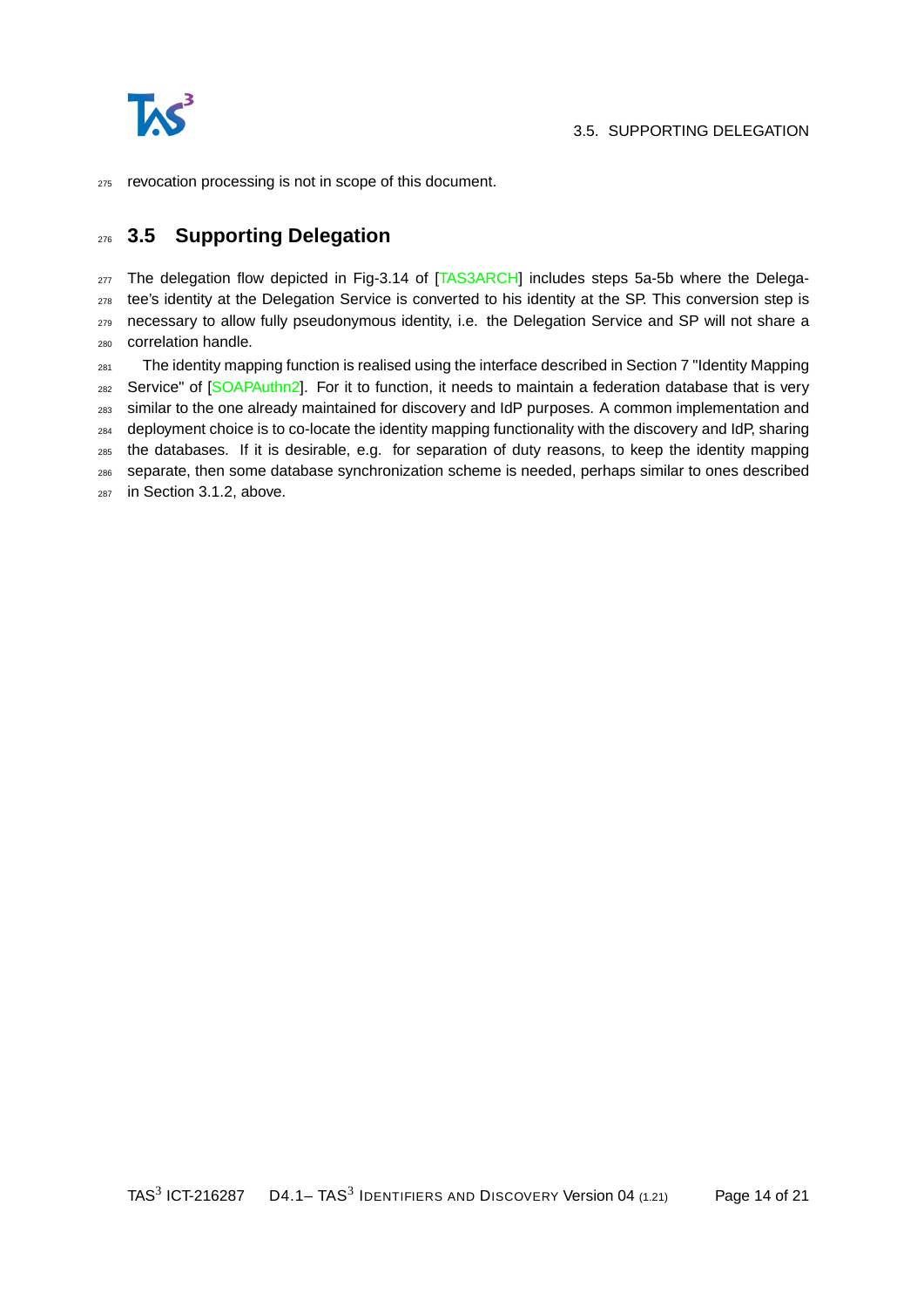

# <span id="page-14-0"></span>289 4 Linking Service

The identity management ramifications of the Linking Service are still subject to research. It would

appear that privacy will be difficult to preserve in linking service as a single, albeit random, identifier is

shared between several entities. We will elaborate on this in a future version of this document.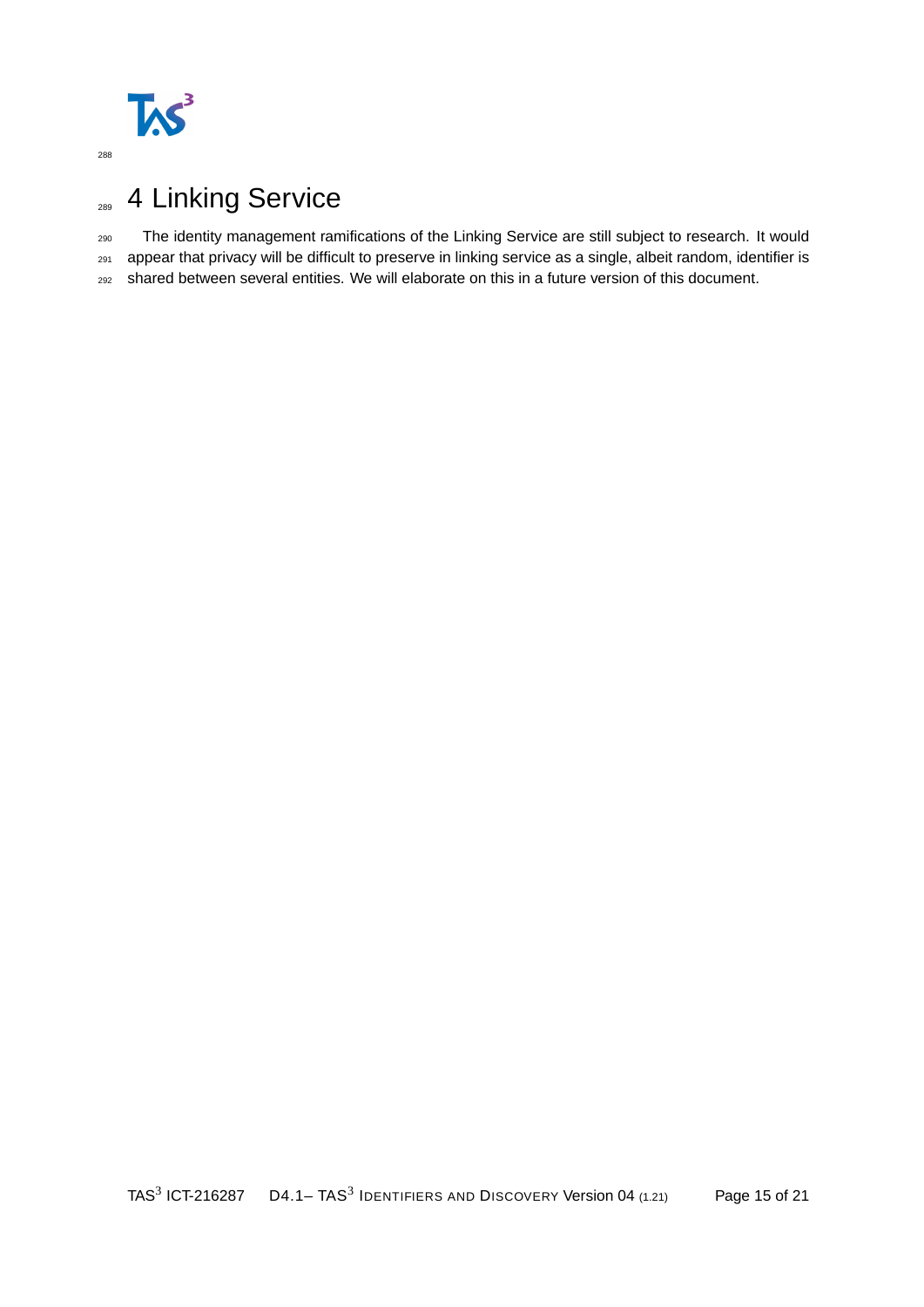

# <span id="page-15-0"></span><sub>294</sub> 5 Registry Server

 The registry server is part of the discovery functionality. Its purpose is to maintain a database of Service Providers (SPs), a mapping of which SP provides which service to which user, and a federation database specifying the User's (encrypted) pseudonym at each SP with which the user has a relationship.

<sup>299</sup> Such database is needed to ensure that Users have a choice of SP or at least to ensure that different <sup>300</sup> Users can get the service from disjoint sets of SPs. Such situations commonly arise when Users of 301 one organization start using services of another organization. For example, if User uses procurement <sub>302</sub> application at Supplier, the User's roles still need to be fetched from his home organization. The 303 registry server enables the supplier to dynamically understand where the role authority is for each of 304 the Users that use the system.

## <span id="page-15-1"></span><sup>305</sup> **5.1 On-line Registration Steps**

 $_{306}$  Given the fully pseudonymous design of the TAS<sup>3</sup> architecture, populating the registration database is <sup>307</sup> non-trivial. Fig[-5.1](#page-15-2) presents a dynamic solution where the User initiates the registration. In this case

308 the (encrypted) pseudonym for the user at the SP is pushed to the registry by the SP itself.



<span id="page-15-2"></span>Figure 5.1: Discovery Registration Using Front Channel Interface.

<sup>309</sup> The registration steps are as follows:

310 1. User visits a service, perfoming a Single Sign-On, thus establishing his pseudonymous identity at 311 the service.

312 2. User triggers the service to register itself as one of the user's services. At this point the discovery 313 database records what it should send as users identity in a subsequent web service call.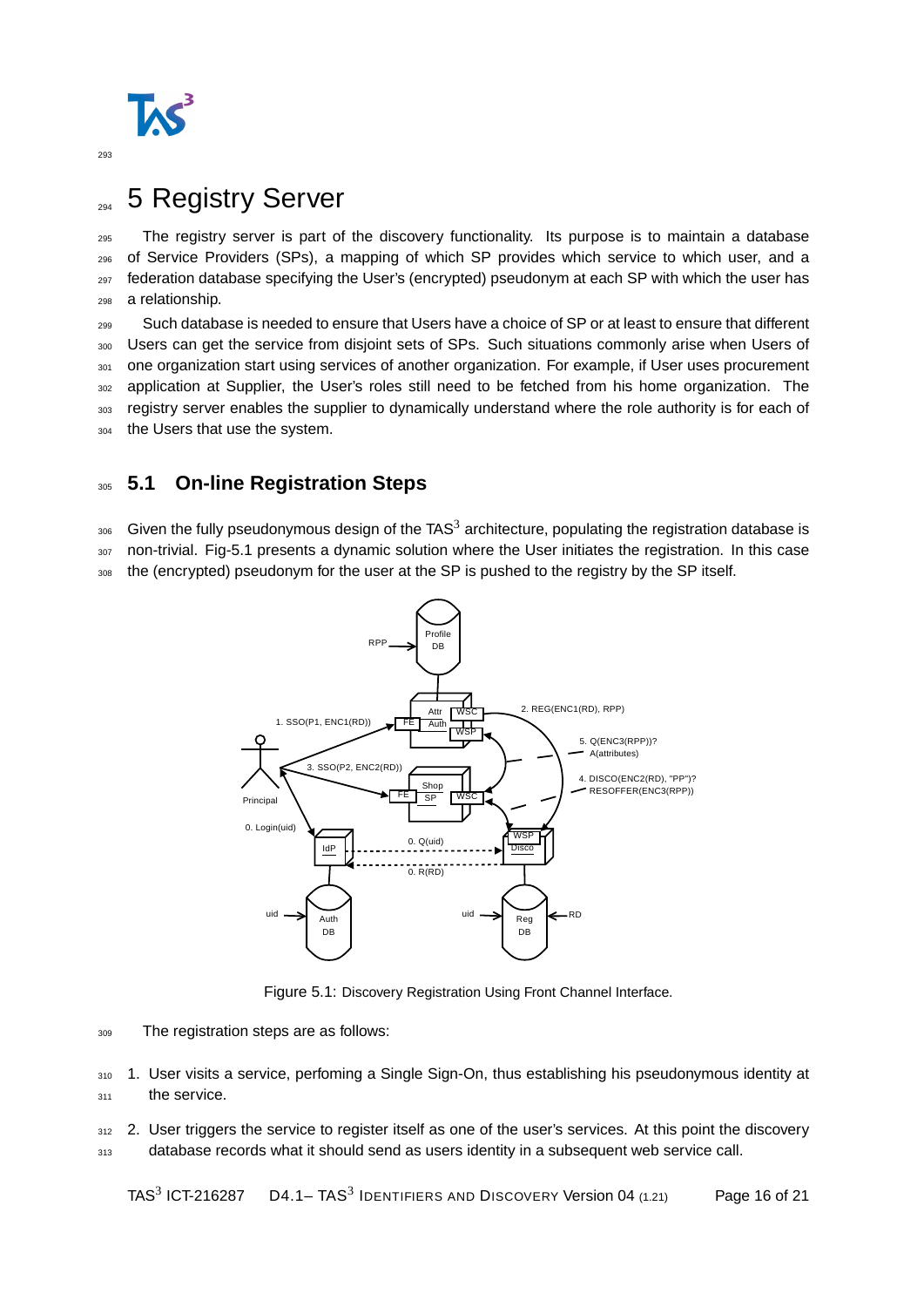

- $314$  3. User instructs the front end to perform an action that triggers a web service call.
- 315 4. First the discovery step is made to obtain the token.
- 316 5. The actual web service call is made with the correct identity.

#### <span id="page-16-0"></span>**317 5.2 Bulk Registration**

318 The dynamic registration model may not be appropriate in all situations. Bulk registration offers an 319 alternative, but presents a problem as populating the registration database will require identification of 320 the Users, i.e. the pseudonym of the user at each SP needs to be found. The problem is similar to the 321 user-not-present case, see Section [3.3.](#page-11-1) The technical solution is essentially same as in Section [3.1.2.](#page-10-1)

### <span id="page-16-1"></span><sup>322</sup> **5.3 Articulation of Registration with Compliance Validation**

323 The Registry Server plays an important role in the On-line Compliance Testing as it is the mecha-324 nism by which the testing infrastructure finds out about new system entities to test and their relevant <sup>325</sup> metadata, test cases, and declared policies.

326 The Trust Network level new organization intake process integrates a registration step.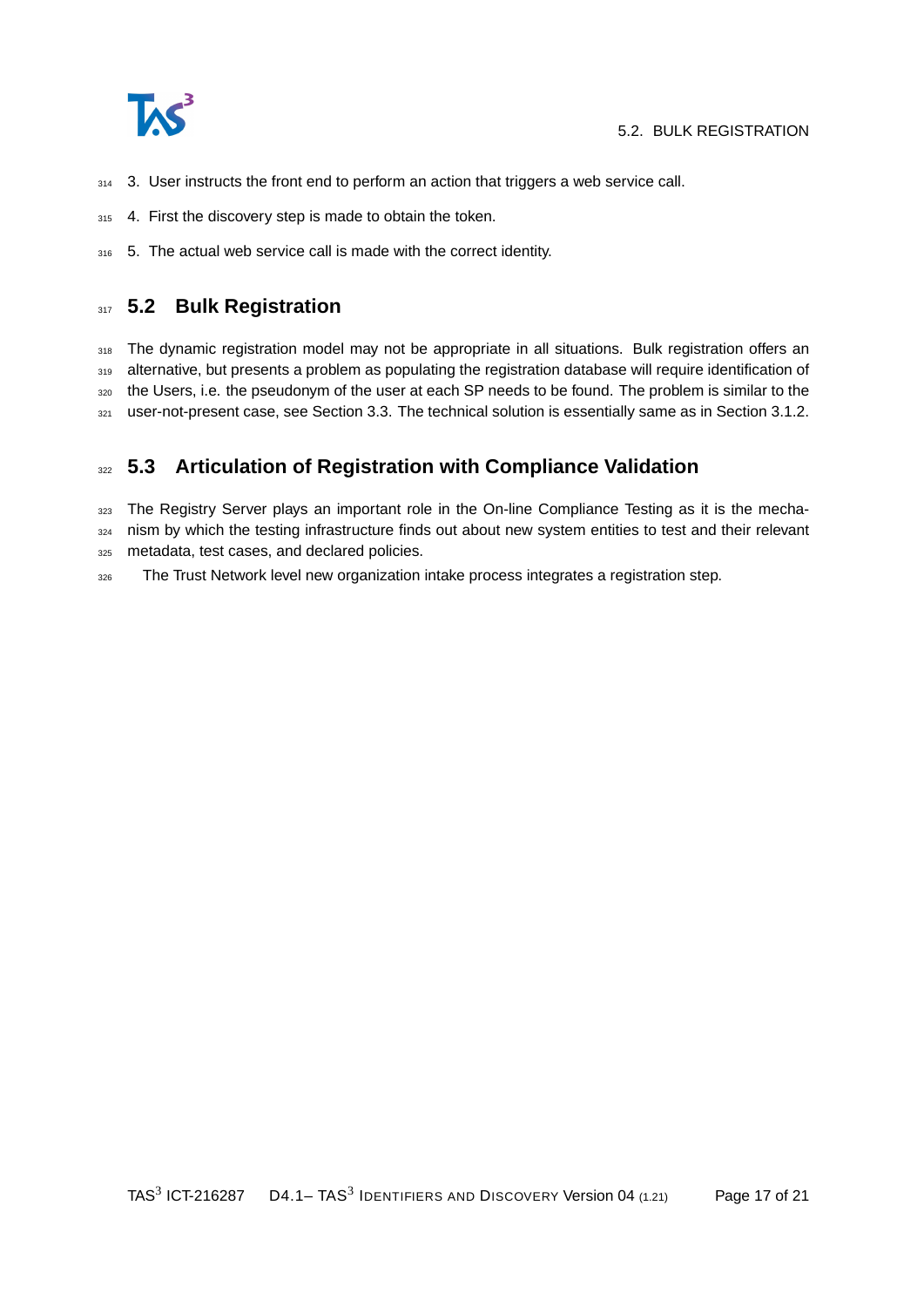

# <span id="page-17-0"></span><sup>328</sup> 6 Trust and Privacy Negotiation

<sup>329</sup> The Trust and Privacy Negotiation (TPN) can happen at front channel or at back channel. In the <sup>330</sup> former case it can involve choice of Front End and mutually assuring steps shown through the user 331 interface. The purpose of the steps is to climb a ladder of trust where each party progressively reveals 332 more about itself until trust can be established between the parties. Front channel Trust and Privacy 333 Negotiation is user interface intensive and may need to be modelled at business process level. As it is 334 likely to be extremely implementation and deployment specific, it is not discussed any further here.



Figure 6.1: Two phase Trust and Privacy Negotiation on back channel.

<sub>335</sub> The TPN on back channel involves stating trust and privacy requirements at both the client and 336 service side and then discovering a service that matches the client. If a single match is found, the 337 negotiation ends and the service provider is used. If multiple matches are found, the client may unilat-<sup>338</sup> erally choose the one that is most advantageous to it.

<sup>339</sup> If no matches are found, the real negotiation begins. The client may relax some of its requirements 340 and see if it can discover any SPs under the new terms. Alternatively, the discovery may return some 341 SPs whose policies are close enough that it seems the client might relax its requirements sufficiently,  $342$  with the trust and privacy parameters they accept, and the client then has to make a new query, 343 promising to satisfy the refined parameters that were required, to obtain the access credentials.

<sup>344</sup> Final part of the Trust and Privacy Negotiation can be carried once the client has chosen a service. <sup>345</sup> The service request contains a request specific pledge by the client about the policies it promises <sup>346</sup> to honour, if the request is performed, and with respect to the data that may be returned. The SP 347 examines this policy pledge and decides if it is acceptable given the request and the data it would <sup>348</sup> return.

<sup>349</sup> If policies are acceptable, the SP performs the request, attaching to the response additional policies <sup>350</sup> that the client must honour. These policies can be only ones that are foreseen by (a) law, (b) contract, 351 or (c) client's policy pledge carried in the request. For example, if client's policy pledge promises to <sup>352</sup> honour any data retention limitation above 5 seconds, then the service could set an obligation to delete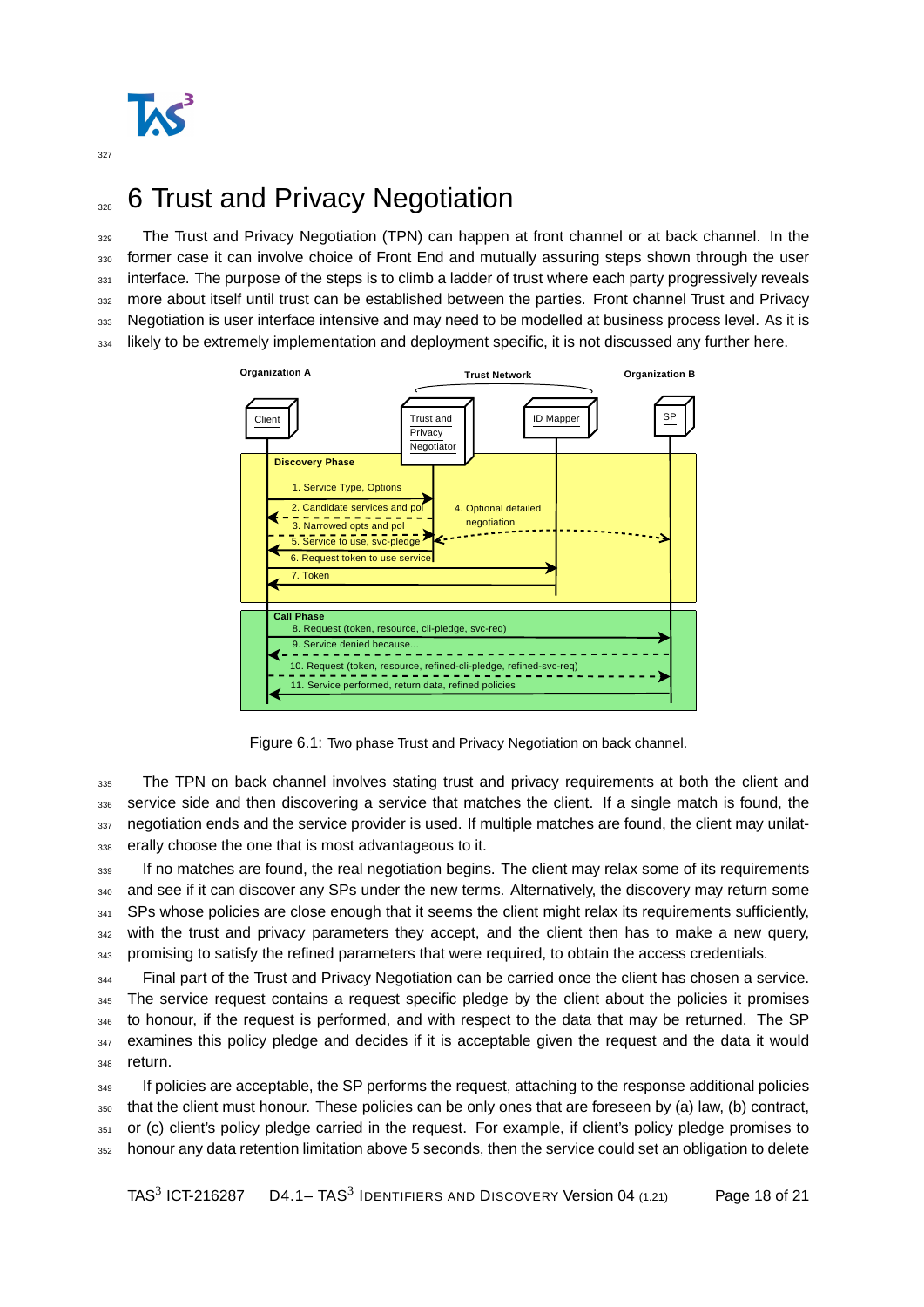

#### 6.1. EXPRESSING TRUST AND POLICY PLEDGES AND REQUIREMENTS

<sup>353</sup> the returned data in 60 seconds. Insisting on deletion in 3 seconds would be moot as the client never <sup>354</sup> promised to honour that.

 If the policy pledge of the Client is not acceptable, the service returns an error indicating why it was not acceptable or what would have been acceptable. The Client can then decide if it is willing to modify 357 its policy pledge until it is acceptable and retry, or abandon the request. The Client can then return to the discovery phase and try to locate a different Service Provider candidate.

<sup>359</sup> There are two key decisions in the last phase: (i) the Service Provider needs to decide whether <sup>360</sup> the Client's policy pledge is acceptable given the nature of the request, the User behind the request, 361 including any delegation, and the trustworthiness of the Client itself; and (ii) if Service Provider tries 362 to negotiate on the policy pledge, the Client needs to decide whether it finds the proposed pledge <sup>363</sup> acceptable given the trustworthiness of the Service Provider.

<sup>364</sup> In both of these cases the trustworthiness of the other party needs to be established. This is primar- $365$  ily done using TAS<sup>3</sup> trust establishment mechanisms, which tend to communicate whether the Trust <sup>366</sup> Network considers the other party a trustworthy participant of the network. If the parties have specific <sup>367</sup> trust requirements, beyond what the Trust Network is able to tell about the parties, then they need to <sup>368</sup> do some extra work themselves. Often such specific trust evaluation will be specific to the business <sup>369</sup> of the Client and/or the Service Provider, thus it is expected that they will establish their own business 370 processes for it. For example, Service Provider may have a requirement that the mere Trust Network 371 membership is not sufficient, thus it needs to invoke the Service Provider specific Client Intake busi-372 ness process to get the Client vetted and registered. If this happens in the background on the Service 373 Provider side, the main flow is not affected. If, however, the Client Intake business process needs to  $374$  be initiated by the Client, then the Service Provider needs to return an error code or policy requirement 375 that triggers the Client to initiate the process. In this case there needs to be a private understanding  $376$  about the meaning of these error codes between the Client and the Service Provider. TAS<sup>3</sup> foresees 377 this mechanism, but does not specify what the codes are.

## <span id="page-18-0"></span><sup>378</sup> **6.1 Expressing Trust and Policy Pledges and Requirements**

379 In a contemplated transaction between Client and Service Provider (SP) following policy requirements <sup>380</sup> and pledges need to be passed

- 381 A. What policies Client pledges to honour
- <sup>382</sup> B. What policies Client requires SP to honour
- 383 C. What policies SP pledges to honour
- <sup>384</sup> D. What policies SP requires Client to honour

385 The Trust and Policy Negotiation is always initiated by the Client, but tends to be driven by responses 386 of the Service Provider. The protocols at discovery and service call levels need to support passing 387 policy pledges from Client to Service Provider and policy requirements from Service Provider to the 388 Client.

#### <span id="page-18-1"></span><sup>389</sup> **6.1.1 Expressing Pledges and Requirements in Discovery Phase**

390 Some trust and privacy requirements can be expressed as [\[CARML\]](#page-20-12) declarations, permitting fairly 391 fine grained specification of the needs of the Client and the policies it is willing to respect. [\[AAPML\]](#page-20-13)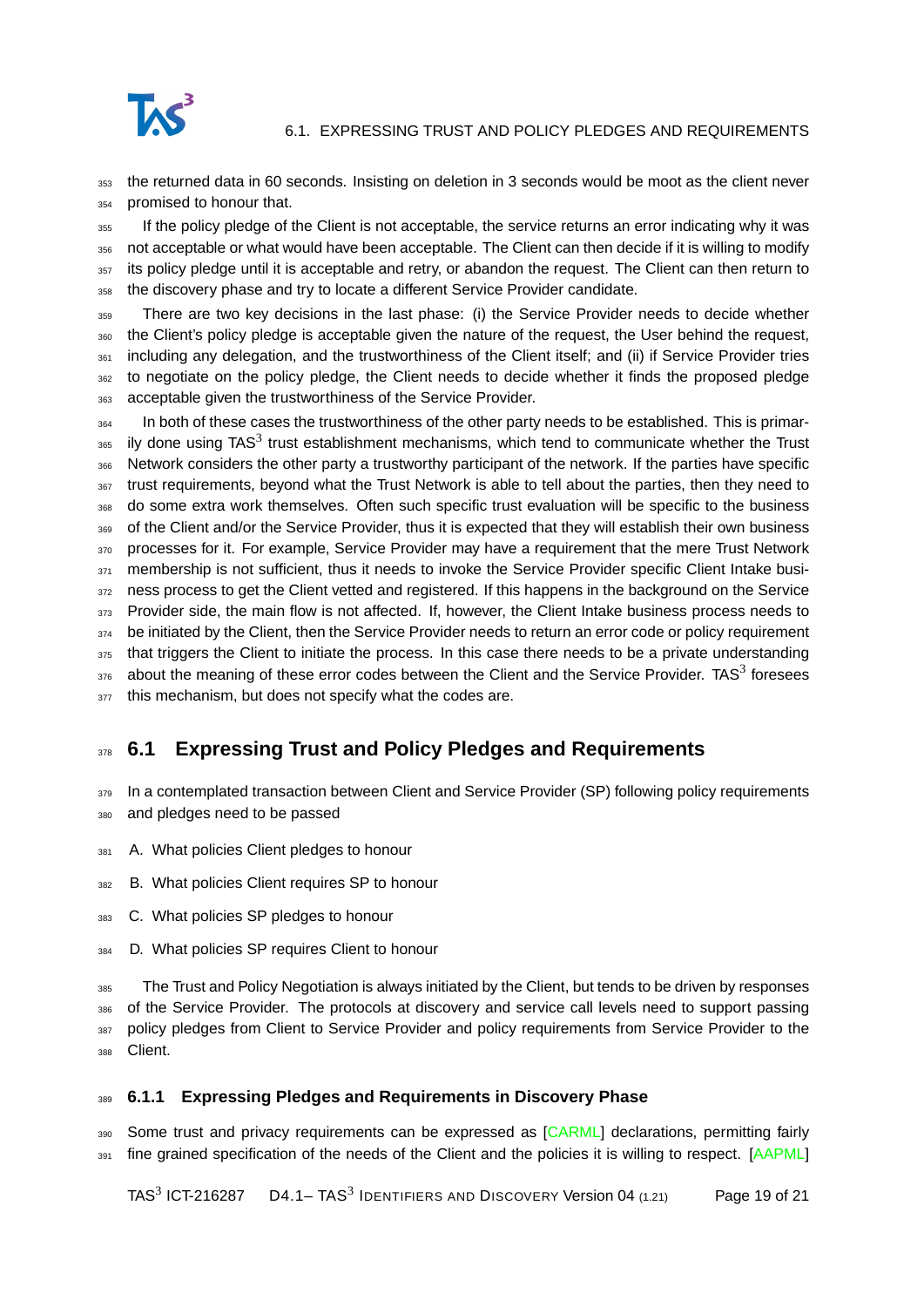

<sup>392</sup> declaration allows a service to express its policy requirements so that Clients know what they need to

<sup>393</sup> honour if they plan to communicate with the service. Both CARML and AAPML work best during the 394 discovery phase (and discovery registration).

395 Discovery options, see [\[Disco2\]](#page-20-6), are another mechanism for expressing what policy requirements <sup>396</sup> the candidate Service Providers for the contemplated transaction must satisfy.

<sup>397</sup> Given the 4 requirements stated in beginning of this Section [6.1,](#page-18-0) the gap analysis against [\[Disco2\]](#page-20-6) <sup>398</sup> indicates deficiency in (A) and good support for (B) and (C). Supporting (D) can be easily achieved by 399 adding a processing rule that the discovery should return candidate results that do not entirely match <sup>400</sup> so that the Client can get an idea of what would be acceptable.

<sup>401</sup> In our current (May 2009) thinking, the gap (A) is left open at discovery phase and will be addressed 402 in the call phase. If the discovery really needs to know the Client's pledge, then [\[CARML\]](#page-20-12) could be 403 used. [\[AAPML\]](#page-20-13) is superb for expressing (D).

#### <span id="page-19-0"></span><sup>404</sup> **6.1.2 Expressing Pledges and Requirements in Call Phase**

<sup>405</sup> In the call phase the Client effectively keeps on trying the transaction with different policy pledges until 406 it succeeds. In the call, client uses <UsageDirective> element, see [\[SOAPBinding2\]](#page-20-10), to convey its 407 policy pledge.

 The Client expresses its acceptance of the negotiation by performing a service request. If it has not obtained an acceptable policy from the Sp, then it can not make the request. Currently (May 2009) there is no mechanism for Client to request relaxation of the policy, other than just try request with 411 policy that is formally known to be unacceptable to the SP. More elegant solution to this situation is an area of active TAS<sup>3</sup> research.

413 The SP expresses its acceptance by performing the service and returning refined policies as <UsageDirective>.

<sup>414</sup> If it does not accept, the error returns (combined with <UsageDirective>) provide a readily available 415 way of conveying policy requirements.

416 Given the 4 requirements stated in beginning of this Section [6.1,](#page-18-0) the gap analysis against [\[SOAPBinding2\]](#page-20-10) 417 indicates that (A) is well covered by <UsageDirective>. Specification of (B) is not expressly called <sup>418</sup> out, but the <UsageDirective> in the request can be used for this purpose as well. In call phase 419 there is no support for (C), but discovery phase supports it relatively well. Only problem is that the dis-420 covery phase service pledge can not take the specific resource and operation in account. If this really  $421$  turns out to be a requirement, future versions of TAS<sup>3</sup> architecture may specify some mechanism for 422 doing this. Support for (D) is two fold: the SP sees from request <UsageDirective> what the Client <sup>423</sup> pledging and can then include in response a <UsageDirective> to refine the requirements. If the SP 424 wishes to impose requirements that are not mere refinements, then it must refuse the service call and

<sup>425</sup> provide a <UsageDirective> expressing what it would have accepted.